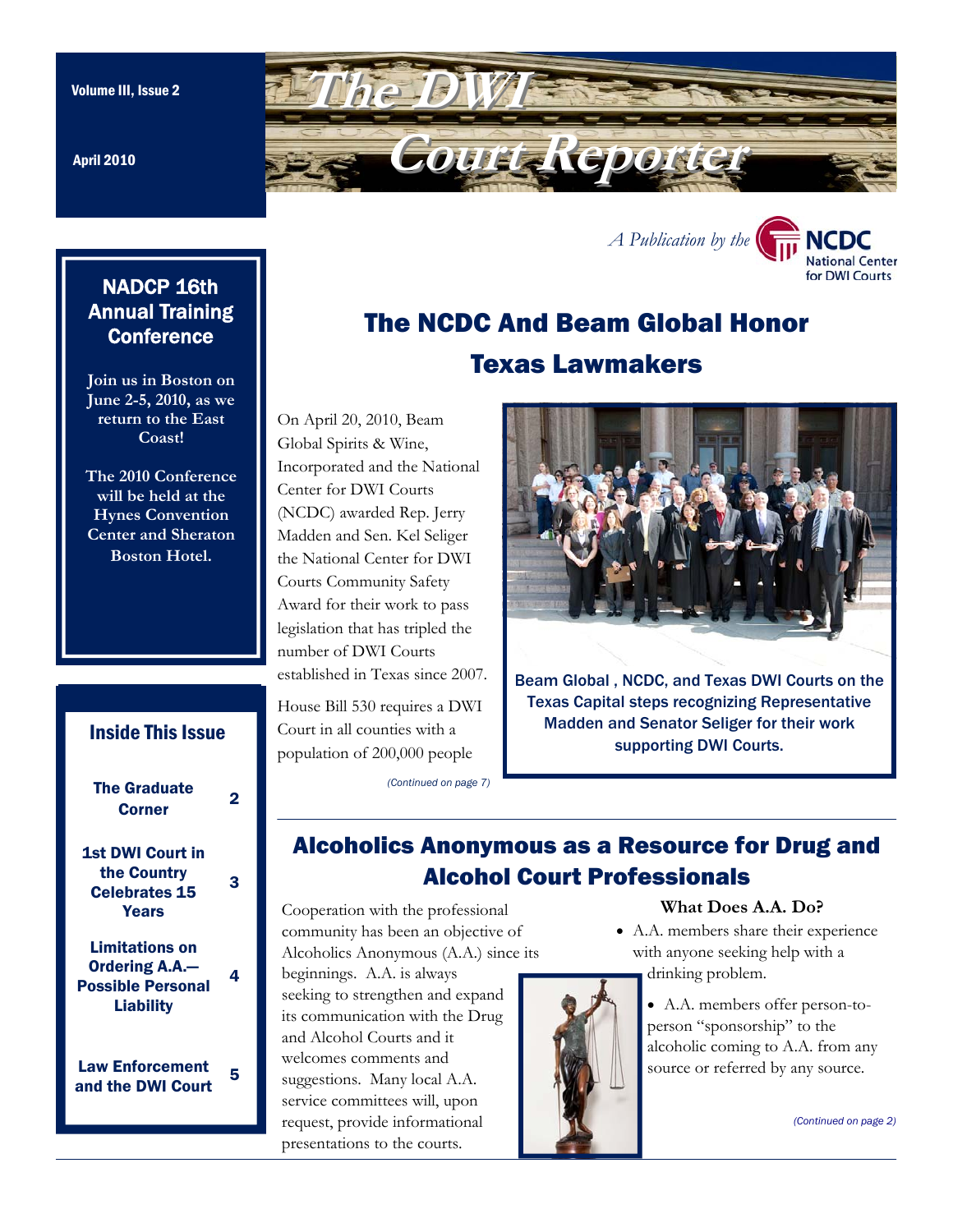# The Graduate Corner

<span id="page-1-0"></span>**Editor's Note:** *This article is by a DWI Court graduate. If you have the opportunity, I highly recommend that you go to a graduation and see what is possible. DJW* 

I just want to start out by saying that this is a great program, and I can tell that it will help out a lot of people. It is much more involved than just a probation officer, jail time, or community service. It is a constant reminder of the mistakes you have made and what you need to do to change. It teaches you through an indepth process, that you have an in-depth problem that is going to take a lot of work to solve. I learned a lot in DWI

Court and I will take all of it with me through life to continue to maintain my sobriety.

At the start of the program, I learned a lot about myself and just who I am during all my therapy at the heath

department. I learned how intense this program was going to be and that I had to be ready for some serious life changes. I learned a lot from going to

the MADD meetings and realized that I honestly never wanted to drink and drive again. All of the stories I heard



there were horrible and I could just imagine it happening to me. These crashes happen in an instant and leave behind family and friends, I now know how lucky

I was that I learned my lesson before I hurt or killed myself, my wife, or an innocent stranger while driving drunk.

*[\(Continued on page 8\)](#page-7-0)* 

# Alcoholics Anonymous as a Resource for Drug and Alcohol Court Professionals

• A sponsor helps the new member in working the Twelve Steps and in developing a satisfying life without alcohol.

### **What A.A. Does Not Do**

- Provide A.A. recovery for addictions other than alcohol, i.e., drugs, gambling, overeating, etc.
- Provide letters of reference to parole boards, lawyers, court officials, social agencies, employers, etc.
- Furnish initial motivation for alcoholics to recover.
- Keep attendance records or case histories.
- Solicit members.
- *[\(Continued from page 1\)](#page-0-0)*  Provide progress reports on court clients to the referring agency.
	- Follow up or try to control its members.
	- Provide housing, food, clothing, jobs, money, or any other welfare or social services.
	- Accept any money for its services or any contributions from non-A.A. sources.

### **Court and Treatment Program Referrals**

A.A. groups have welcomed many new members from court programs and treatment facilities. Some have come to A.A. on their own; others arrived under a degree of pressure. While the voluntary nature of meeting attendance is part of A.A.'s strength, many A.A.s first attended meetings because attendance was mandated either by someone else or by their own inner

discomfort. How someone found us or who referred them isn't important; their drinking problem is A.A.s sole concern. A.A. cannot predict who will recover, nor can it specify how recovery is sought. Those in A.A. know only that frequent exposure to A.A. has helped many understand the true nature of alcoholism.

### **Proof of Attendance at Meetings**

Some judges require written proof that offenders have attended a certain number of meetings. Often, when the court-ordered newcomer attends an A.A. meeting, the group secretary (or other group officer) is willing to sign their first name, or to initial a slip furnished by the court saying so-and-so was at [the meeting on a](#page-5-0)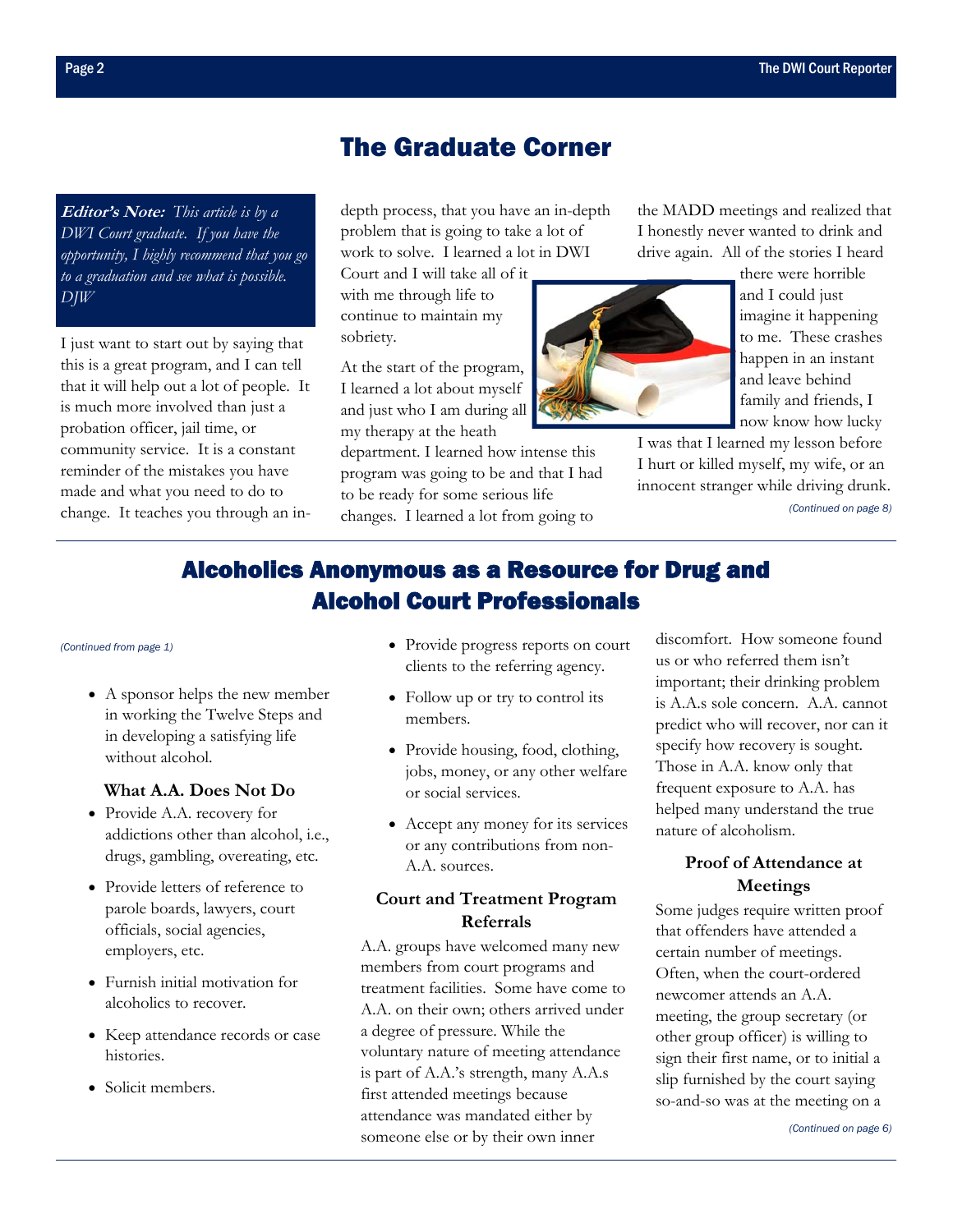## 1st DWI Court in the Country Celebrates 15 Years

<span id="page-2-0"></span>In 1994, Judge Oscar C. Frietze of the Dona Ana Magistrate Court in Las Cruces, NM organized and implemented the nation's first DWI Court Program. Prior to his many successes, during his twenty years of dedicated service as Magistrate Judge, Judge Frietze was a New Mexico State Police Officer for 21 years. Judge Frietze recalls that it was during his tenure as a patrolman in Gallup, New Mexico, near the Native American Reservations, that he began to recognize repeat DWIs as a growing menace that was becoming exceedingly difficult to curtail. According to Frietze, "Incarceration alone was not effective and there were no provisions for treatment and rehabilitation"

In 1990, when elected as Magistrate Judge, he was still concerned about the high costs of DWIs to the community. Judge Frietze recalls that he wanted to establish a costeffective alternative to incarceration that would help curtail recidivism, foster the family structure and provide for a safer community.

> "Incarcerated offenders usually

"The growth and success that I've witnessed participants experience, as a result of the program, remains among the greatest of rewards that I've experienced in my long career." Judge Frietze

lose their jobs and taxpayers end up paying for the detention center housing costs," he explained, "and if a breadwinner can't provide for their family, the government inevitably will provide for their subsistence



Judge Frietz and his current DWI Court Team.

### also."

Judge Frietze began to attempt garnering support from the community for some type of treatment for repeat DWI offenders. "I faced a lot of skepticism from the community," he noted, "people didn't think my idea would actually work." It was at this point that Judge Frietze began to examine the idea of attaining grant funding through combining the same premise of Drug Court with DWIs. Eventually, Judge Frietze's dream turned to reality and the Dona Ana Magistrate DWI Drug Court Program started in January of 1995.

Over the course of its existence, the Dona Ana Magistrate DWI Court Program has proven itself to be a viable asset to the community. However, for most of its existence, the program

operated without full resources; specifically, the program lacked a court coordinator and a fully configured DWI Court team. Judge Frietze recalled, "We planted a very valuable seed, but unfortunately, we

didn't evolve as a result of the lack of resources."

In March of 2008, a court coordinator was hired and became responsible for facilitating an evolution in the program that would result in adherence to programmatic national standards. Currently, the program has a fully staffed DWI Court team, which continuously seeks to provide participants with a variety of rehabilitation services. In addition, the team has established significant collaboration through continuous, open communication and the ongoing sharing of information and ideas. Through those same collaborative advances, the team drafted the program's first policy and procedure manual and has begun tracking data, resulting in the generation of valid performance measures. Similarly, team members consistently exceed their scope of professional practice in an effort to meet the individual needs of program participants.

On January 19, 2010, the Dona Ana Magistrate DWI Drug Court Program celebrated its 15-year anniversary of being in existence. However, Judge Frietze was celebrating more than an anniversary; he was celebrating the rebirth of his program and relishing in the manifestation of its success, as was highlighted by the four smiling participants who graduated on that day. Judge Frietze humbly noted, "The growth and success that I've witnessed participants experience, as a result of the program, remains among the greatest of rewards that I've experienced in my long career."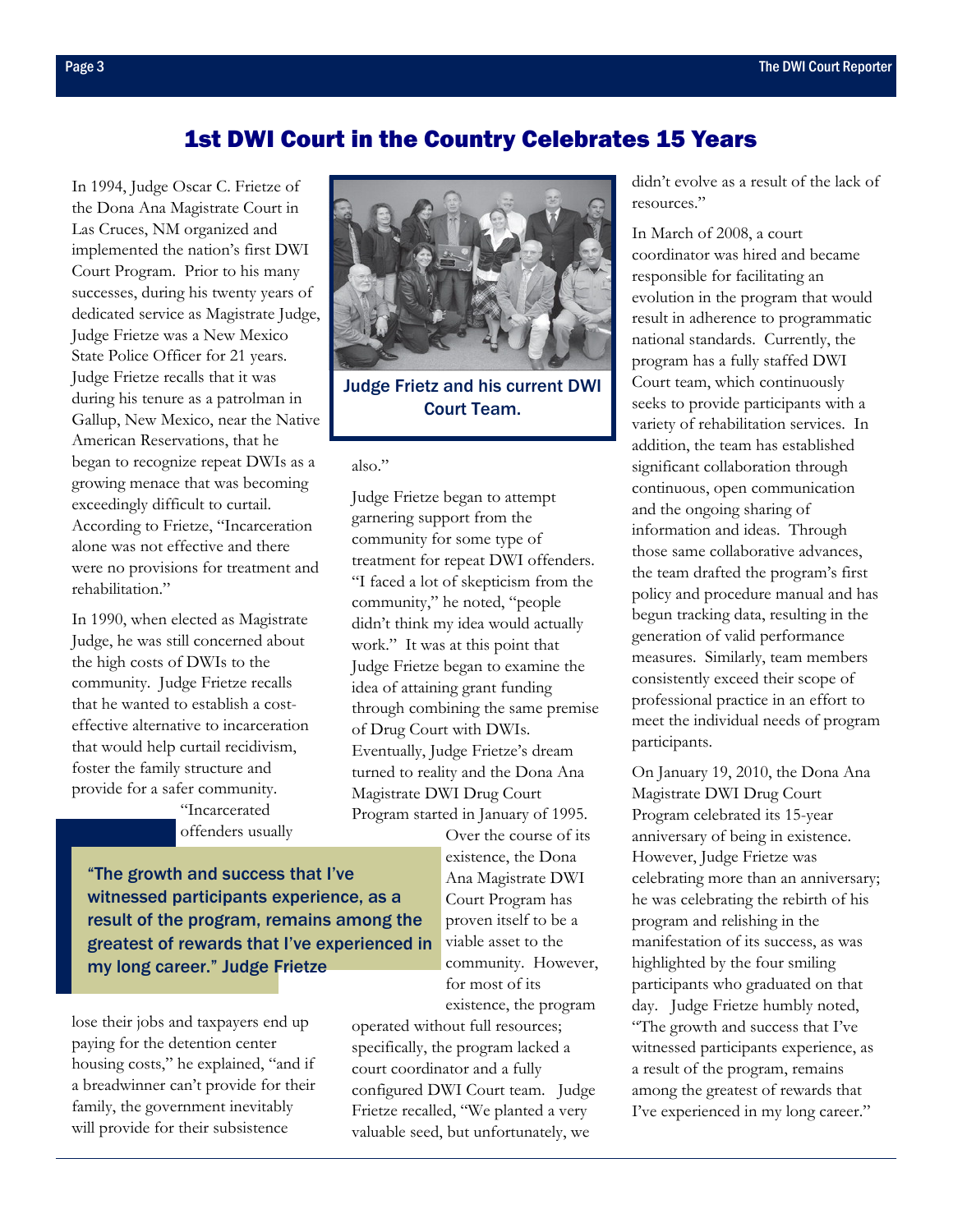# Limitations on Ordering "A.A. or N.A." Possible Personal Liability

### <span id="page-3-0"></span>*By: Hon. Peggy Fulton Hora (Ret.)*

When I first became a judge over 25 years ago, I discovered very quickly that the vast majority of people appearing before me had serious problems with alcohol and other drugs. Soon thereafter I began

ordering people to attend Alcoholics Anonymous  $(A.A.)$  or **Narcotics** Anonymous (N.A.) and continued to do

so for many years. The local A.A. chapter came to visit to familiarize me with the program and we reached an accommodation that lasted throughout my career. The best retirement present I received was a chance to hold the 20 year chip of one of my former defendants.

In the early 90's some cases were published that held that requiring criminal defendants to attend A.A. was a violation of the Establishment Clause. This trend has continued throughout two decades and the Constitutional violation is "so well established," according to a recent case,<sup>1</sup> that notice of this requirement is assumed. Personal liability may be imposed on DWI Court team members who require A.A. or N.A.. The quasi immunity provided government officials and workers in the field are extinguished if they violate an established constitutional right. Probation departments,2 parole officers,3 drug court case managers,4 and a drug court director and

community services board<sup>5</sup> were all denied immunity in recent cases. Prisons or jails may not spend state funds on in-custody programs that have a religious basis even though the program may be a licensed substance abuse program in that state.<sup>6</sup>

Does that mean that DWI court participant may not be required go to A.A. meetings? Absolutely not, so long as "non-religious" meeting choices are included.

Does that mean that DWI court participant may not be required go to meetings? Absolutely not, so long as "nonreligious" meeting choices are included.7 Best practices require dissemination of

information not only about A.A. and N.A. but also Smart Recovery, Life Ring, Rational Recovery, Secular Organizations for Sobriety and such other support programs that do not rely on a "higher power." The participants' handbook should include websites for the many different self help programs. Probation forms and client contracts should refer to "12- Step meetings" or "peer support groups" rather than "A.A." and

"N.A.." All other documents including treatment progress reports, coordinators reports and court dockets should likewise use broad



language. A court program must

comply with the United States Constitution and it's an easy fix to avoid this issue.

**Editor's Note:** *Judge Peggy Fulton Hora retired in 2006 from the California Superior Court after serving 21 years. She had a criminal assignment that included presiding over the Drug Treatment Court. She is a former dean of the B.E. Witkin Judicial College of California and has been on the faculty of the National Judicial College since 1992. She is a recipient of the Bernard S. Jefferson Judicial Education Award from the California Judges' Association.* 

### **FOOTNOTES**

- *1. Hanas v. Inner City Chrisitan Outreach, Inc., 542 F.Supp.2d 683 (E.D. Mich. 2008)*
- *2. Warner v. Orange Co. Dept. Probation115 F. 3d 1068 (2d Cir. 1997), cert. den.* **\_***\_US***\_\_***(1999)*
- *3. Inouye v. Kemna 504 F.3d 705 (9th Cir. 2007); Anderson v. Craven 2009 WL 804691 (D. Idaho), \_\_\_F.Supp.2d \_\_\_*
- *4. Hanas v. Inner City Christian Outreach, Inc., supra*
- *5. Thorne v. Hale, 2009 U.S. Dist. LEXIS 25938 (E.D. Va. March 26, 2009)*
- *6. Americans United for Separation of Church and State v. Prison Fellowship Ministries, Inc. 509 F.3d 406 (8th Cir. 2007)*
- *7. O'Conner v. Calif. 855 F.Supp 303 (C.D. Calif. 1994); In re Restraint of Garcia, 24 P.3d 1091 (Wash. App. 2001); Anderson v. Craven, supra.*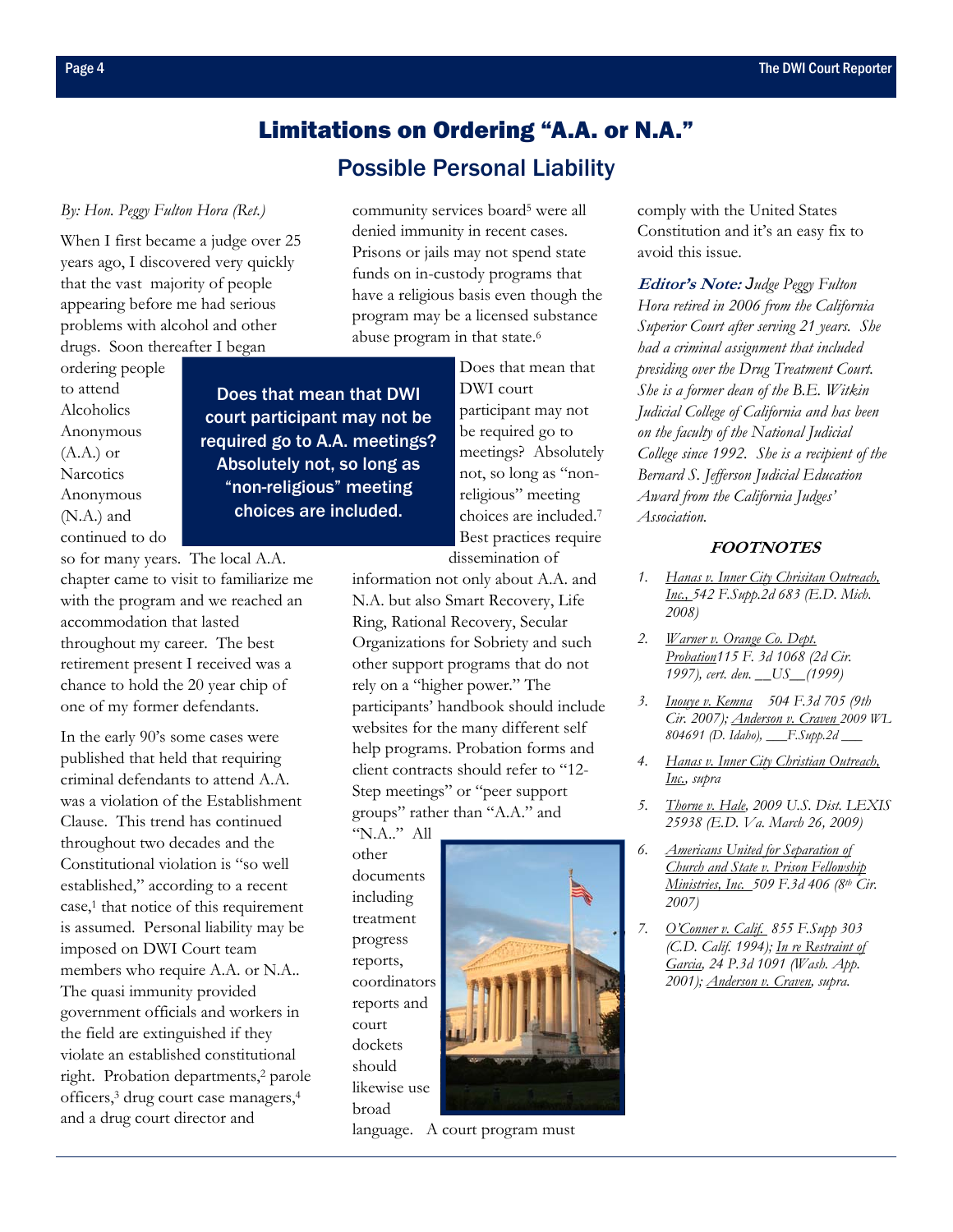### Law Enforcement and the DWI Court

### <span id="page-4-0"></span>*By Officer Bill Clock, Ann Arbor Police*

The 15th District DWI Court is in Ann Arbor, Michigan. In 2004, one of the 15th District Court Judges decided to form a DWI Court. The judge approached many different groups and agencies in the community to form the "team" needed to get this program up and running for this new DWI Court. The Ann Arbor Police Department was one of those agencies contacted.

Soon after that I was summoned into the deputy chief's office where he described, best he could, the DWI Court concept. He then explained that the judge had asked for me to be part of this and that the chief strongly supported the program. At the time, I was a 14 year veteran, and currently assigned as a traffic officer in Special Services, spending my days writing tickets to motorists and I was also one of the police department's accident reconstructionist. I was happy in my career!

After two NADCP trainings, one in North Carolina and the other in Michigan, I was more than confused about what this all still had to do with me and/or the police. When we returned to Ann Arbor, I continued to be confused about my



role with DWI Court. I didn't know if I should be attending team meetings, court reviews, home visits, breath testing participants, etc. I had many conversations with the probation officer assigned to this court and quickly discovered I was expected at team meetings, court reviews, home visits, etc.

Since that time in late 2004 my role, police liaison, in the program has evolved into being a very active and vital part of the team and a true believer that DWI Courts work! Since my training and actual involvement as part of the team, I have gone from a "lock 'em up" cop; to being part of something bigger, a court that helps saves lives. I am involved at all the team meetings, present at the court sessions, I contact other police/ probation agencies (in-state and out of state) when participants travel so

they can breath test, coordinate and conduct all home visits, and assist the team and participants as needed. I am still a police officer. The participants know I am there to help, but they also know if they break the law, I will do my job and I have.

I won't claim to know it all when it comes to DWI Courts; I can't even recite the 12 steps of A.A.. However, I do know that I am a vital part of this team and program. DWI Courts work; plain and simple. I have seen many successes in my  $5\frac{1}{2}$ years as "police liaison" with the 15th District DWI Court. It is amazing to look out in the courtroom and see people I know have been arrested more than once smiling, laughing, and testing clean.

*[\(Continued on page 8\)](#page-7-0)* 

*I do believe Law Enforcement needs to play a role in the DWI Court. In our court my role has been defined, in yours it may not be yet. Whatever the role is or becomes, Law Enforcement can be a great asset to your team*

## Get the Home COURT Advantage!!

Questions about DWI Courts? What does the research say? Find pictures and videos of DWI Court events. Get the latest NCDC publications or download TA forms.

[Go to www.DWICourts.org for that and more!!](http://www.dwicourts.org/ncdc-home/) 

| NCDC<br>nal Connective 1988 Common<br>a seur continunta a pateiratuse<br><b>CDC + Lawre</b>                                                                               | LEARN                                                                                                                                                                                                                                                                                                                                                                                                                                                                                                                                                                                                                                                                                                                                                                                                                                                                                                                                                                                                                                                                                                                                                                                                | RESOURCES JOIN<br><b>PARTNERS</b> |                                                                                                                                                                                                  |
|---------------------------------------------------------------------------------------------------------------------------------------------------------------------------|------------------------------------------------------------------------------------------------------------------------------------------------------------------------------------------------------------------------------------------------------------------------------------------------------------------------------------------------------------------------------------------------------------------------------------------------------------------------------------------------------------------------------------------------------------------------------------------------------------------------------------------------------------------------------------------------------------------------------------------------------------------------------------------------------------------------------------------------------------------------------------------------------------------------------------------------------------------------------------------------------------------------------------------------------------------------------------------------------------------------------------------------------------------------------------------------------|-----------------------------------|--------------------------------------------------------------------------------------------------------------------------------------------------------------------------------------------------|
| <b>Change State Lowers</b><br><b>Lancescow</b><br><b>Charles Co.</b><br><b>CONTROL</b><br><b><i>Change Miller</i></b>                                                     | LEARN                                                                                                                                                                                                                                                                                                                                                                                                                                                                                                                                                                                                                                                                                                                                                                                                                                                                                                                                                                                                                                                                                                                                                                                                |                                   |                                                                                                                                                                                                  |
| Interested division or year.<br>of America's deadless!<br><b>WITHOUT</b><br><b><i><u>Send cars (maximal</u></i></b><br><b>BOIAIA NAME PAINTAIN</b><br>abol accounts tutte | Vici<br>T. STANS<br>DW Courts fancs on the hardcure impaired distring tituer, these industrials also are<br>scalar book in the Colly well and a series and a water and with William and<br>these industrials who have an matchin fortun a productive big sellings attacked, and<br>more importantly. Day are a significant throat to others on the nise?<br>Report DVA effordars are toristived to disprogramisationly more combey about<br>comparation all drivers on the road. These industries are consumed by the meet to<br>duck, and artisticately. See they drive with trage results.<br>Trailineal centersies effats have not warked to change their lathania. DISI County<br>were cleared to change a person's behavior by precising accountability with<br>elleraire signification and king bein basement.<br><b>Hoour Drint County</b><br>Endorsements<br>first Court is an accountable, source<br>An Artificians grow, and some-<br>instruments of the company that best party of<br>position from the contemporary of press<br>and detailers lived in durantial. Most suit.<br>the fundamental detailed and a higher<br>arted it to pay to see a first front.<br>wind their box-basics. |                                   | <b>&gt;GETEMAL UPDATES</b><br>> GANT MOVE<br><b>TELL A PHENO</b><br>EVENTS & CONFERENCES<br><b><i>USA AIR ARTS</i></b><br><b>BARCH HOR Account</b><br><b>Training Exchangers</b><br>Broken Allen |
|                                                                                                                                                                           |                                                                                                                                                                                                                                                                                                                                                                                                                                                                                                                                                                                                                                                                                                                                                                                                                                                                                                                                                                                                                                                                                                                                                                                                      |                                   |                                                                                                                                                                                                  |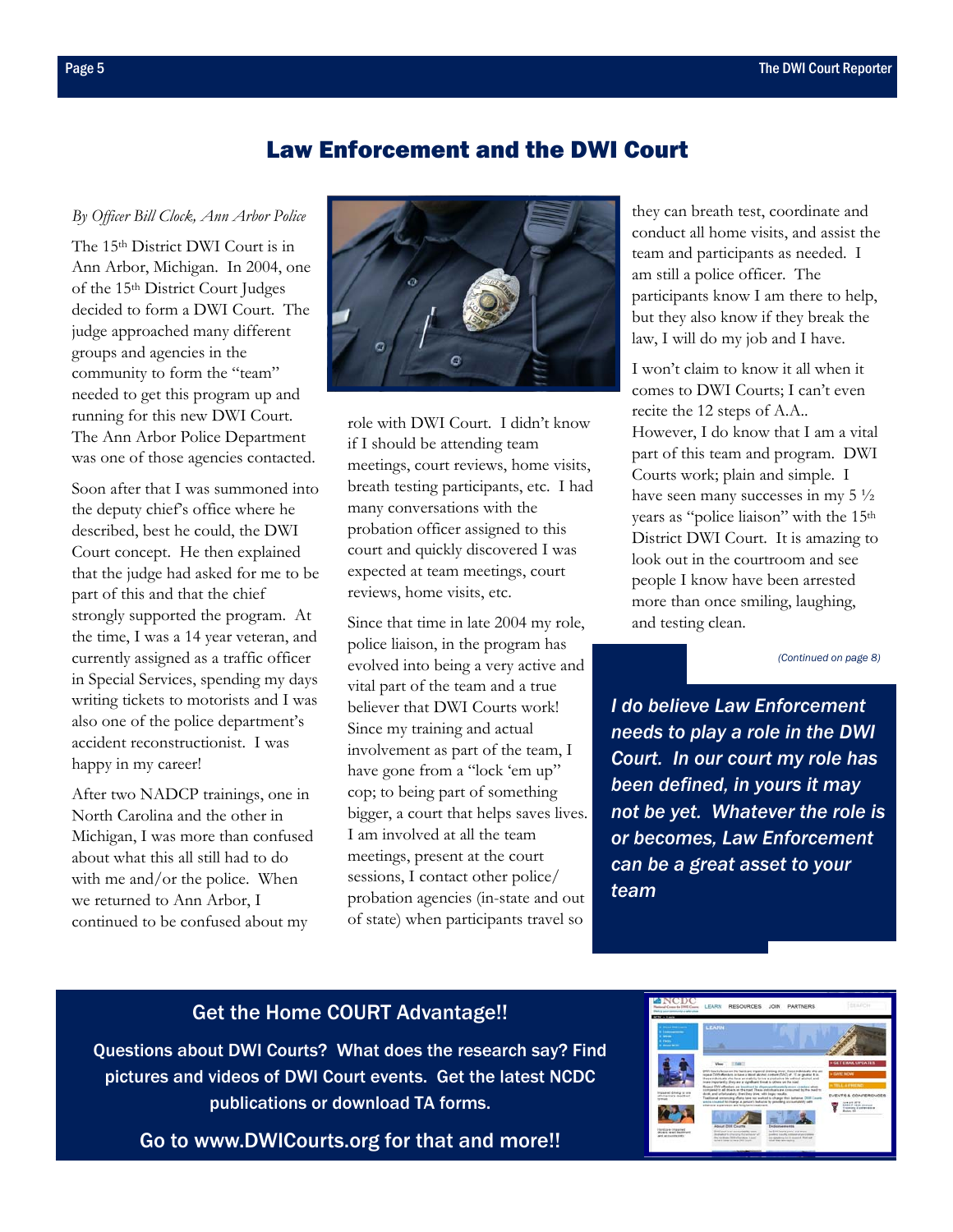# Alcoholics Anonymous as a Resource for Drug and Alcohol Court Professionals

#### <span id="page-5-0"></span>*[\(Continued from page 2\)](#page-1-0)*

particular date. Hopefully, all involved recognize that neither the group nor its members are "bound" in any way by the signature, nor does this courtesy signify affiliation of the A.A. group with any other program or guarantee that the attendee was present for the entire meeting; it simply illustrates cooperation. Court professionals should understand too, that attendance at A.A. meetings doesn't guarantee sobriety.

Placing great emphasis on A.A.'s principle of Anonymity, we understand that some A.A. members are uncomfortable when asked to sign their full name or to supply other personal information indicating that they are A.A. members. This cherished Tradition of Anonymity provides protection to all A.A.s from being publically identified as alcoholics, a safeguard especially

important to the newcomer. Since each group is autonomous, and providing proof of attendance at meetings is not a specific part of A.A.'s program, each group and

group member has the right to choose whether or not to sign court slips.

While some groups have elected not to sign court cards, is it A.A.'s general experience that most groups will try to cooperate with its professional friends. In some areas, courts furnish cooperating A.A. groups with sealed, stamped envelopes addressed to the court. In

general, the secretary of the group announces that anybody needing an

envelope may get it after the meeting. The newcomer takes the envelope, privately writes his or her name and/or return address on it, and mails it. In other areas, each cooperating group has a

Since each group is autonomous, and providing proof of attendance at meetings is not a specific part of A.A.'s program, each group and group member has the right to choose whether or not to sign court slips.

sheet, furnished by the court, that the secretary announces is available for court ordered newcomers to sign after the meeting. The secretary returns the sheets in envelopes furnished by the referring agency. In this way, it is not the A.A. group, but the prospect's own signature which affirms he or she was

problem with alcohol. Any person who has a desire to stop

are.

drinking is a member of Alcoholics Anonymous if they say they

**Reporting to Court Professionals**  Regardless of an A.A. member's vocation,

reporting on the "progress" of another A.A. member is strictly outside the scope of what A.A. does.

**Local Committees** 

Local Cooperation With Professional Community (C.P.C.) Committees are generally most willing to discuss with referring professionals ways in which local A.A. members and groups can cooperate while maintaining A.A.'s singleness of purpose, Tradition of Anonymity and meeting integrity. Communication is the key.

*For more information, or to arrange a meeting with a local committee member, contact: A.A. World Services, Inc. P.O. Box 459, Grand Central Station, New York, New York 10163, or call (212) 870-3400. A.A.'s website is www.aa.org*

**Editor's Note:** *This is an article/ memo that was written by Alcoholic Anonymous World Services and provided to the NCDC.* 



**Purpose and Problems Other Than Alcohol**  Some professionals refer to alcoholism and drug addiction as "substance abuse" or "chemical

dependency," therefore the nonalcoholic is sometimes introduced to A.A. and encouraged to attend A.A. meetings. A.A.'s singleness of purpose is essential to our successful recovery from alcoholism. Anyone is welcome to attend open meetings; closed meetings of Alcoholics Anonymous are limited to those who have a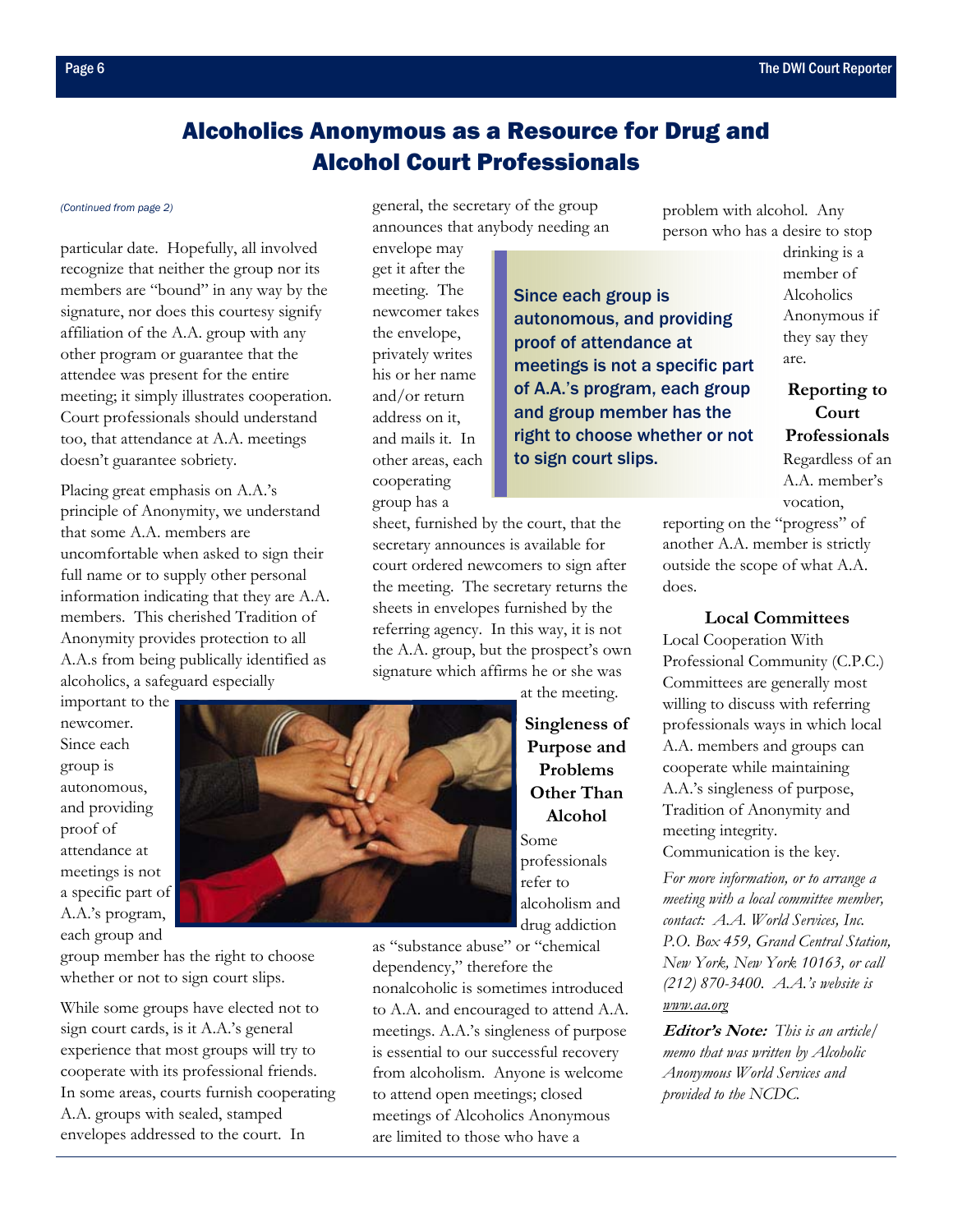## Beam Global and NCDC Honor Texas Legislators

### <span id="page-6-0"></span>*[\(Continued from page 1\)](#page-0-0)* supporting the National Center for DWI

or more. The bill passed unanimously

Wallace, director, National Center for DWI Courts. "DWI Courts save lives, and through Rep. Madden and Sen. Seliger's work, Texas has tripled the number of DWI Courts in the state and is a leader in the battle against hardcore

"Beam Global Spirits & Wine thanks Rep. Madden and Sen. Seliger for their work to help establish more DWI Courts," said Matt Stanton, vice president of public affairs, Fortune

in both the Texas House of Representatives and Senate and was signed into law in June 2007.

"We are pleased to honor Rep. Madden and Sen. Seliger," stated David

drunk driving."

"DWI Courts have proven that long-term ongoing accountability and rehabilitation is more effective than punishment alone. I am proud to support effective and cost-efficient ways to fight alcohol abuse and reduce crime." Representative Madden

Courts, we are committed to battling hardcore drunk driving through DWI Courts. Texas has been a leader on this front,

and we encourage all states to join us in the fight to eliminate hardcore drunk driving."

The innovative DWI Court system goes beyond traditional discipline. In addition to a conviction, DWI

Courts provide hardcore drunk driving offenders with long-term, ongoing accountability and rehabilitation. As DWI Courts are launched throughout the country, NCDC provides training and research to the personnel needed to operate them.

Hardcore drunk drivers are drivers with a blood alcohol concentration of .15 and above and/or are repeat offenders. These drunk drivers are 20 times more likely to be involved in a crash. In Texas, there were nearly 1,500 alcoholrelated traffic fatalities in 2008 with 26 percent of those deaths caused by hardcore drunk drivers.

"This is a great honor, and I thank the National Center for DWI Courts and Beam Global for their support," stated Rep. Jerry Madden, District 67. "DWI Courts have proven that long-term ongoing accountability and rehabilitation is more effective than punishment alone. I am proud to support effective and cost -efficient ways to fight alcohol abuse and reduce crime"

"I appreciate both this award and the shared commitment of my Senate colleagues for making real progress in terms of the rehabilitation of individuals with substance abuse problems, and the protection of the public from those who drive while impaired, while hopefully diverting people away from expensive prison cells that increase the costs to all Texas taxpayers," stated Sen. Kel Seliger, District 31.

Representative Madden receiving the NCDC DWI Court Community Safety Award from Director David

**Wallace** 



Senator Seliger receiving the NCDC DWI Court Community Safety Award from Director David **Wallace**